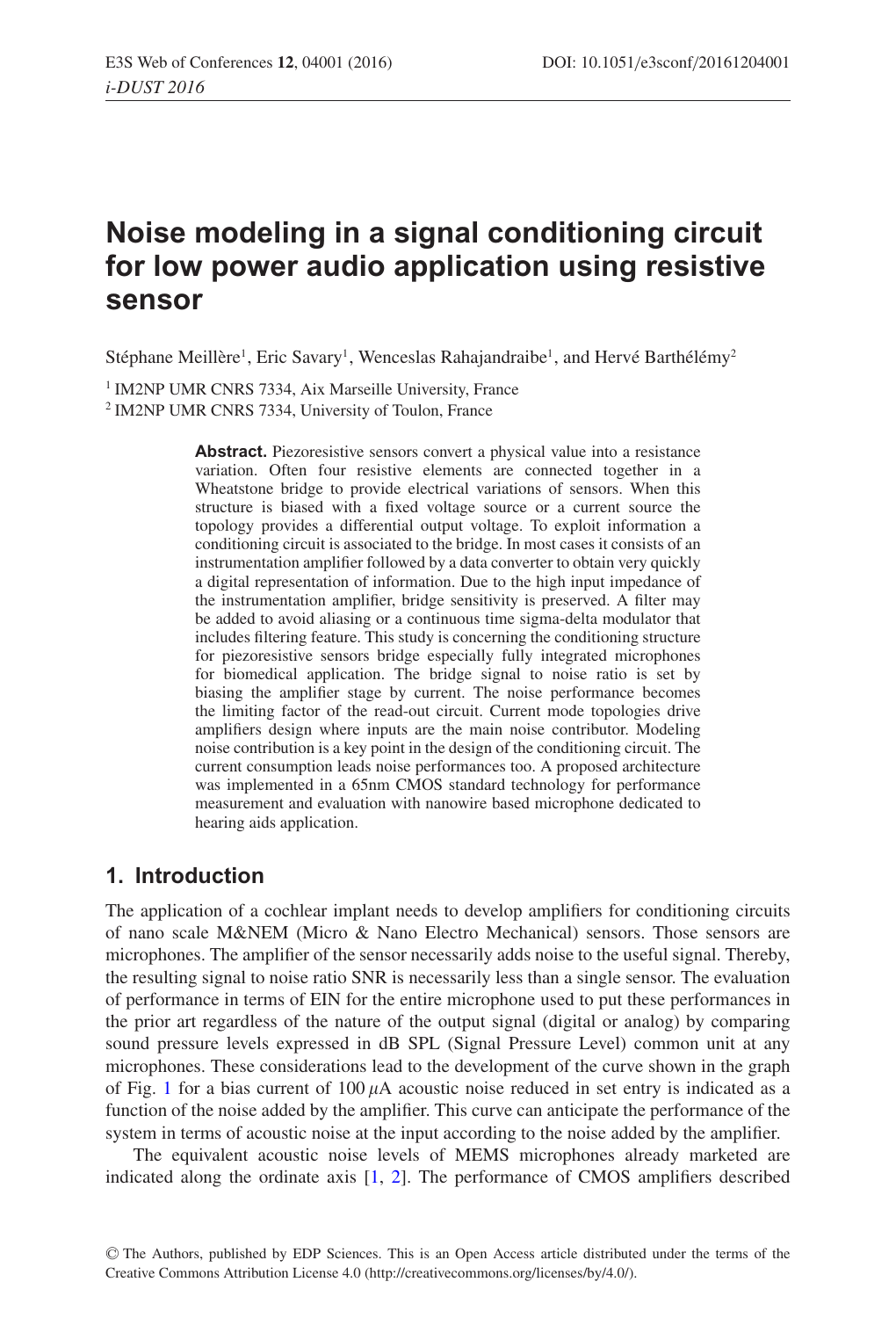<span id="page-1-0"></span>

<span id="page-1-1"></span>**Figure 1.** Noise density at the amplifier input versus EIN.



**Figure 2.** Conditioning circuit.

in the prior art are indicated along the abscissa axis. This shows that it is possible to supplant MEMS microphones with existing amplification circuits [\[3](#page-8-2)[–5\]](#page-8-3).

## **2. Conditioning circuit**

The detailed study of the operation of the sensor has to highlight the specific constraints bridge itself as the presence of common mode voltage and output impedance. The simplified topology of the conditioning circuit of the sensor is shown in Fig. [2:](#page-1-1)

Biasing involves power consumption. In the simplest case, if the constraints are not so strong the sensor can be directly polarized with the same power as the amplifier. This implies that the equivalent resistance  $R_0$  for the association of four gauges is high enough to maintain reasonable power loss, or that the supply voltage is sufficiently small [\[5](#page-8-3)[–9\]](#page-8-4). However, current integrated circuits described in the state of the art as well as those sold in the industry in general operate with supply voltages above 1.2V. This supply applied to the sensor described above gives rise to a current  $I_{Bias}$  equal to 279uA. This corresponds to a power of 334mW. This power is excessive due to what it can not be dissipated by the nanoscale sensors and it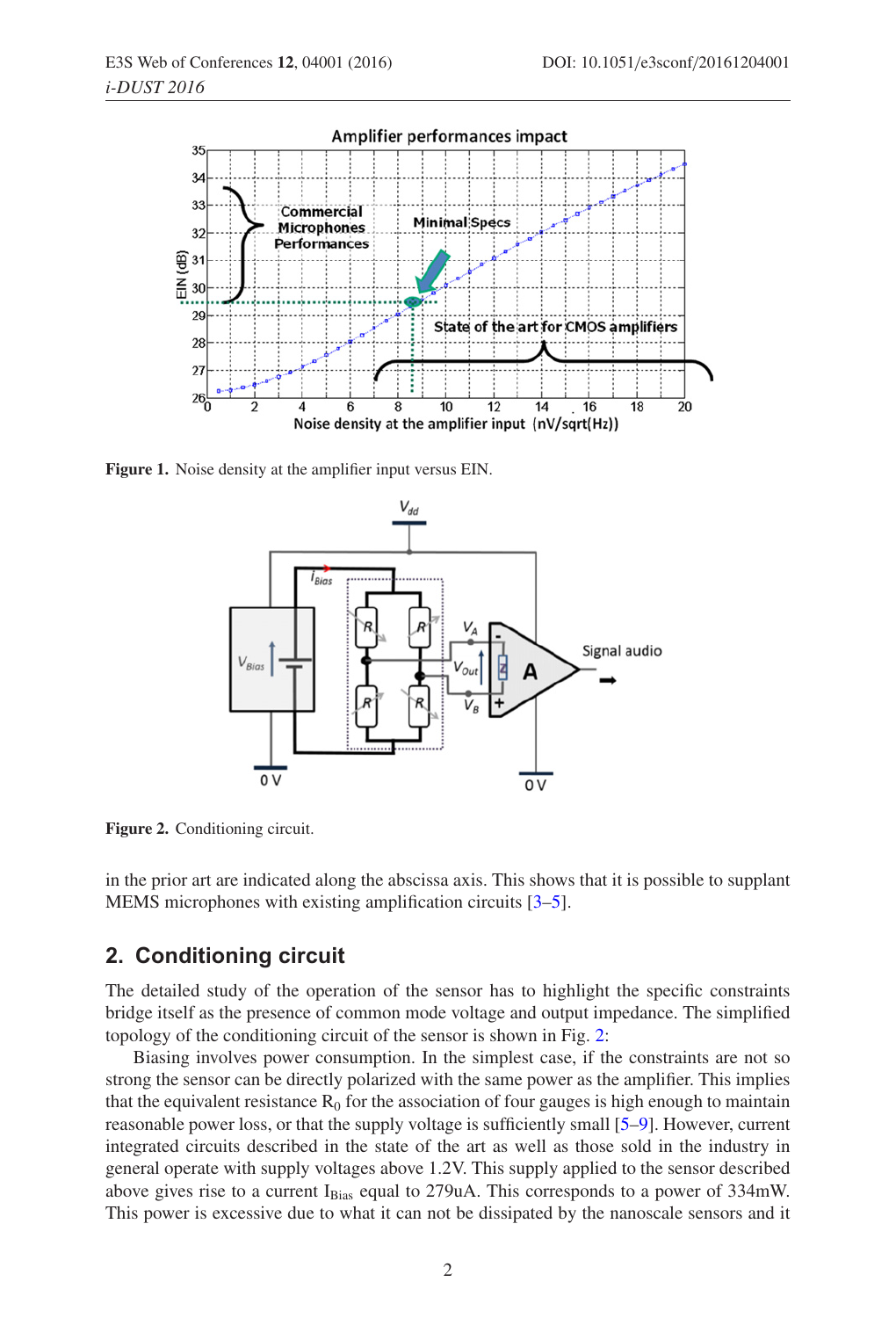

**Figure 3.** Noise sources contribution in the instrument amplifier.

causes an incompatible use with biomedical targeted application. It is therefore essential to have a mastering circuit for the polarization regardless of the supply voltage of the amplifier. The common mode output voltage of the sensor can cause problems to the amplifier when the assembly is referenced to 0V. Indeed, for an I<sub>Bias</sub> current of 100  $\mu$ A, the bias voltage V<sub>Bias</sub> is 0.4V. In this case, the common mode voltage  $V_{CM}$  is 0.2V. This means the input signals  $V_A$ and  $V_B$  of the amplifier operate around a mean value of 0.2V. In order to drive this common mode voltage to a value compatible with the amplifier it is essential to drive independently the current  $V_{Bias}$  from the common mode voltage. The difficulty at that time is to determine the correct noise influence of all elements in this system and especially the noise contribution of the instrument amplifier used.

## **3. Noise modeling for the instrument amplifier**

The overall contribution of the instrumentation amplifier shown is mainly determined by the input stage. The diagram in Fig. 3 shows the noise model of the first order. This model is composed by non-noise amplifiers rated  $A'_1$  and  $A'_2$ . They are completed by voltages sources at inputs  $e_{NA1}^+$ ,  $e_{NA1}^-$  and  $e_{NA2}^+$ ,  $e_{NA2}^-$  and the current sources  $i_{NA1}^+$ ,  $i_{NA1}^-$  and  $i_{NA2}^+$  and  $i_{NA2}$ <sup>-</sup>. All these sources represent the noise contribution in real circuits. The contribution of resistance is modeled by the voltage sources  $e_{NF}$  (1 and 2) and  $e_{NG}$ . Assuming that noise sources are not correlated and that the amplifiers  $A'_1$  and  $A'_2$  are identical, it is possible to represent all the contributions in the form of a single noise source  $e_{\text{Al}}$  so it reduced the input of an amplifier AI' not noisy. So, the equivalent noise model will compare the impact of different noise sources in the amplification structure. We are not able to sum directly the instantaneous voltages and the instantaneous currents of noise  $[11-13]$  $[11-13]$  due to their specific natures (random fluctuation), the influence of each contribution will be determined separately.

The power of the source of the noise source  $e_{\text{Al}}$  at the input will be determined by considering the sum of the noise power output of the amplifier stage. The noise model is decomposed as shown in Figs. 4a–d.

The voltages  $V_{IPA1}$ ,  $V_{INA1}$ ,  $V_{EPA1}$ ,  $V_{ENA1}$  sources show the noise contributions at the input in amplifier  $A'_1$ . The noise figure expressions  $i_{NA1}^+$ ,  $i_{NA1}^-$ ,  $e_{NA1}^+$  and  $e_{NA1}^-$  are shown in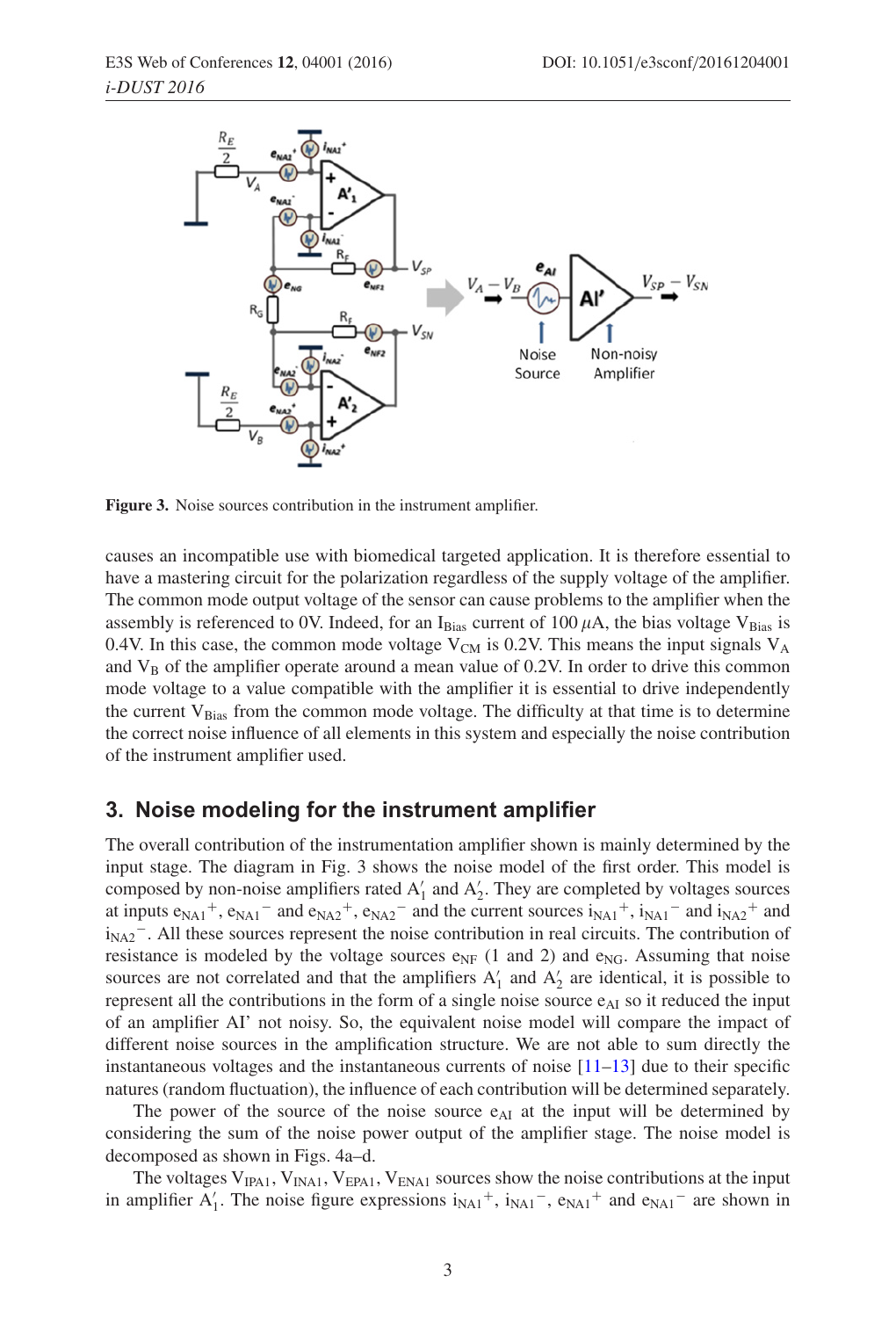<span id="page-3-0"></span>

#### **Figure 4.**

<span id="page-3-1"></span>Figs. [4a](#page-3-0)–d and are expressed in Eqs. [\(1\)](#page-3-1)–[\(4\)](#page-3-2) respectively.

$$
V_{IPA1} = i_{NA1}^+ \frac{R_E}{2} \left( 1 + \frac{2R_F}{R_G} \right)
$$
 (1)

$$
V_{INA1} = -i_{NA1}^- R_F \tag{2}
$$

$$
V_{EPA1} = \frac{e_{NA1}^+}{2} \left( 1 + \frac{2R_F}{R_G} \right)
$$
 (3)

$$
V_{ENA1} = \frac{e_{NA1}^{-}}{2} \left( 1 + \frac{2R_F}{R_G} \right).
$$
 (4)

<span id="page-3-3"></span><span id="page-3-2"></span>The voltages  $V_{IPA2}$ ,  $V_{INA2}$ ,  $V_{EPA2}$ ,  $V_{ENA2}$  sources show the noise contributions at the input in amplifier  $A'_2$ . The expressions of the noise sources are obtained by following the same way and it leads to Eqs.  $(5)-(8)$  $(5)-(8)$  $(5)-(8)$ .

$$
V_{IPA2} = i_{NA2}^{+} \frac{R_E}{2} \left( 1 + \frac{2R_F}{R_G} \right)
$$
 (5)

$$
V_{INA2} = -i_{NA2}^- R_F \tag{6}
$$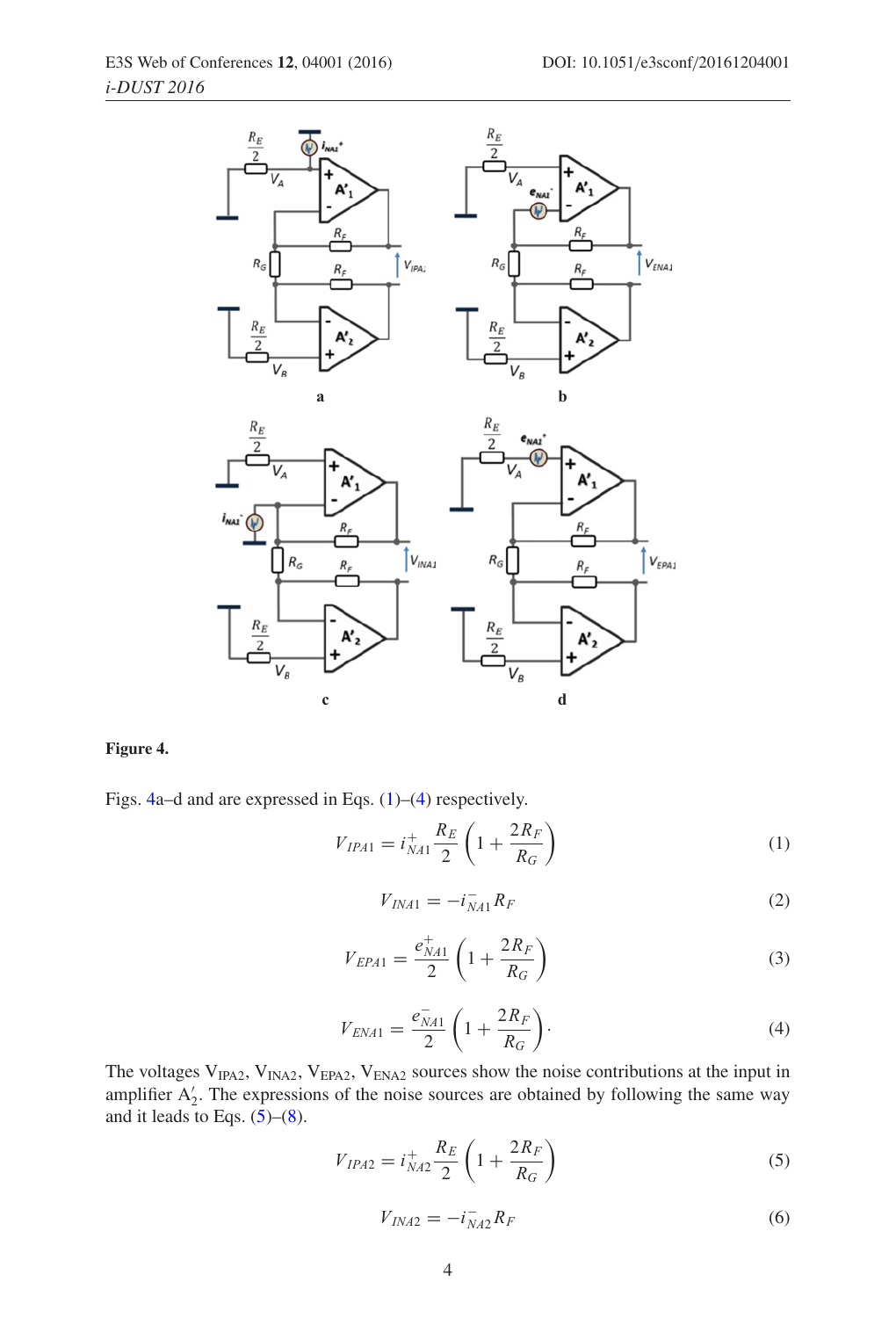<span id="page-4-1"></span>

**Figure 5.**

$$
V_{EPA2} = \frac{e_{NA2}^{+}}{2} \left( 1 + \frac{2R_F}{R_G} \right)
$$
 (7)

$$
V_{ENA2} = \frac{e_{NA2}^{-}}{2} \left( 1 + \frac{2R_F}{R_G} \right).
$$
 (8)

<span id="page-4-0"></span>The resistors also make a noise contribution as shown in Figs. [5a](#page-4-1) and b. The voltages  $V_{RF1}$ ,  $V_{RF2}$  and  $V_{RG}$  illustrate the voltage sources contribution of the noisy resistances in the amplifier.

$$
V_{RF1} = e_{NF1} \tag{9}
$$

$$
V_{RF2} = e_{NF2} \tag{10}
$$

$$
V_{RG} = -e_{NG} \left(\frac{2R_F}{R_G}\right). \tag{11}
$$

<span id="page-4-2"></span>After the establishment of the noise sources, it is possible to calculate the total noise power  $V_{\text{NOISE}}^2$  as the sum of the powers of each component. When the amplifiers  $A'_1$  and  $A'_2$  are identical the expressions [\(12\)](#page-4-2) to [\(16\)](#page-4-3) give the noise power of each contribution.

$$
i_{PA1}^{+2} = i_{PA2}^{+2} = i_{PA}^{2} \rightarrow V_{IPA1}^{2} = V_{IPA2}^{2} = V_{IPA}^{2}
$$
 (12)

$$
i_{NA1}^+{}^2 = i_{NA2}^+{}^2 = i_{NA}^2 \rightarrow V_{INA1}^2 = V_{INA2}^2 = V_{INA}^2 \tag{13}
$$

$$
e_{NA1}^+{}^2 = e_{PA2}^+{}^2 = e_{NA}^2 \rightarrow V_{EPA1}^2 = V_{EPA2}^2 = V_{EPA}^2 \tag{14}
$$

$$
e_{NA1}^{-2} = e_{PA2}^{-2} = e_{NA}^{2} \rightarrow V_{ENA1}^{2} = V_{ENA2}^{2} = V_{ENA}^{2}
$$
 (15)

<span id="page-4-3"></span>
$$
e_{NF1}{}^2 = e_{NF2}{}^2 = e_{NF}{}^2 \to V_{RF1}{}^2 = V_{RF2}{}^2 = V_{RF2}{}^2. \tag{16}
$$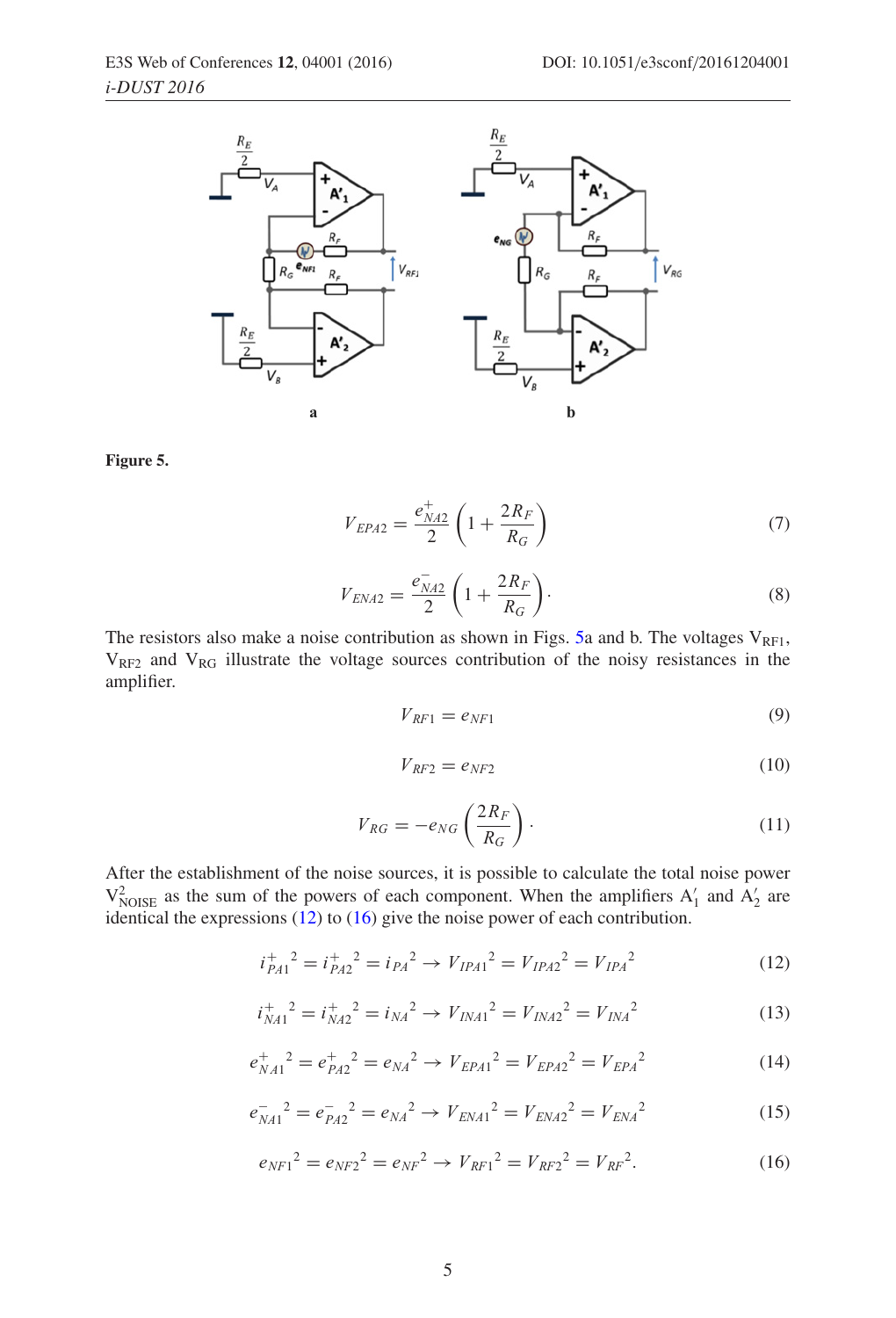<span id="page-5-3"></span>

**Figure 6.** Chopper noise rejection technique.

<span id="page-5-0"></span>The noise power  $V_{\text{NOISE}}^2$  output of the amplifier is expressed in [\(17\)](#page-5-0).

$$
V_{NOISE}^2 = 2V_{IPA}^2 + 2V_{INA}^2 + 2V_{EPA}^2 + 2V_{ENA}^2 + 2V_{RF2}^2 + V_{RG}^2.
$$
 (17)

<span id="page-5-1"></span>This Eq. [\(18\)](#page-5-1) determines the equivalent noise power  $e_{AI}^2$  of this amplification stage.

$$
e_{IA}^2 = 2i_{NA}^2 \left[ \left( \frac{R_E}{2} \right)^2 + \frac{R_F^2 R_G}{R_G + 2R_F} \right] + 4e_{NA}^2
$$
  
+2e\_{NF}^2 \frac{R\_G}{R\_G + 2R\_F} + e\_{NG}^2 \left( \frac{2R\_F}{R\_G + 2R\_F} \right)^2. (18)

When the voltage gain is important, ie  $R_F \gg R_G$ , this expression can be approximated and gives in  $(19)$ .

$$
e_{IA}{}^2 = 2i_{NA}{}^2 \left[ \left( \frac{R_E}{2} \right)^2 + \frac{R_F R_G}{2} \right] + 4e_{NA}{}^2 + e_{NG}{}^2. \tag{19}
$$

<span id="page-5-2"></span>The noise voltage added by the amplifier is the most significant regarding the other element. Indeed, the resistor  $R_F$  is a negligible contribution and the resistance  $R_G$  can be chosen as small as possible for example 100 $\Omega$  and this gives noise density of 0.407nV/sqrt(Hz). This rough estimate does not involve the frequency characteristic of the amplifier or the frequency distribution of the noise. However, it can be shown that the noise current contribution  $i_{NA}$ plays an important role through the impedance of the sensor. It will be necessary to pay attention to the noise current generated by the amplifier and the output impedance of the sensor  $R_F$ .

## **4. Conditioning circuit improvement**

The structure presented on Fig. [6](#page-5-3) the technique called chopper [\[12](#page-8-7)]. This is commonly used because it eliminates the offset of an amplifier and these aberrations that are somehow comparable to a very noise low frequency.

At the beginning of system, the  $V_{CAPT}$  signal from the sensor is modulated by an alternative clock signal of 1 or  $-1$  in a first mixer. Therefore, the input of the amplifier A1, sees the VCAPT sensor signal during the period of the mixer clock. So, it results the Eqs.  $(20)$  and  $(21)$ .

<span id="page-5-4"></span>
$$
V_{A1} = 1 \cdot V_{CAPT} \tag{20}
$$

<span id="page-5-5"></span>
$$
V_{A1} = -1 \cdot V_{CAPT}.\tag{21}
$$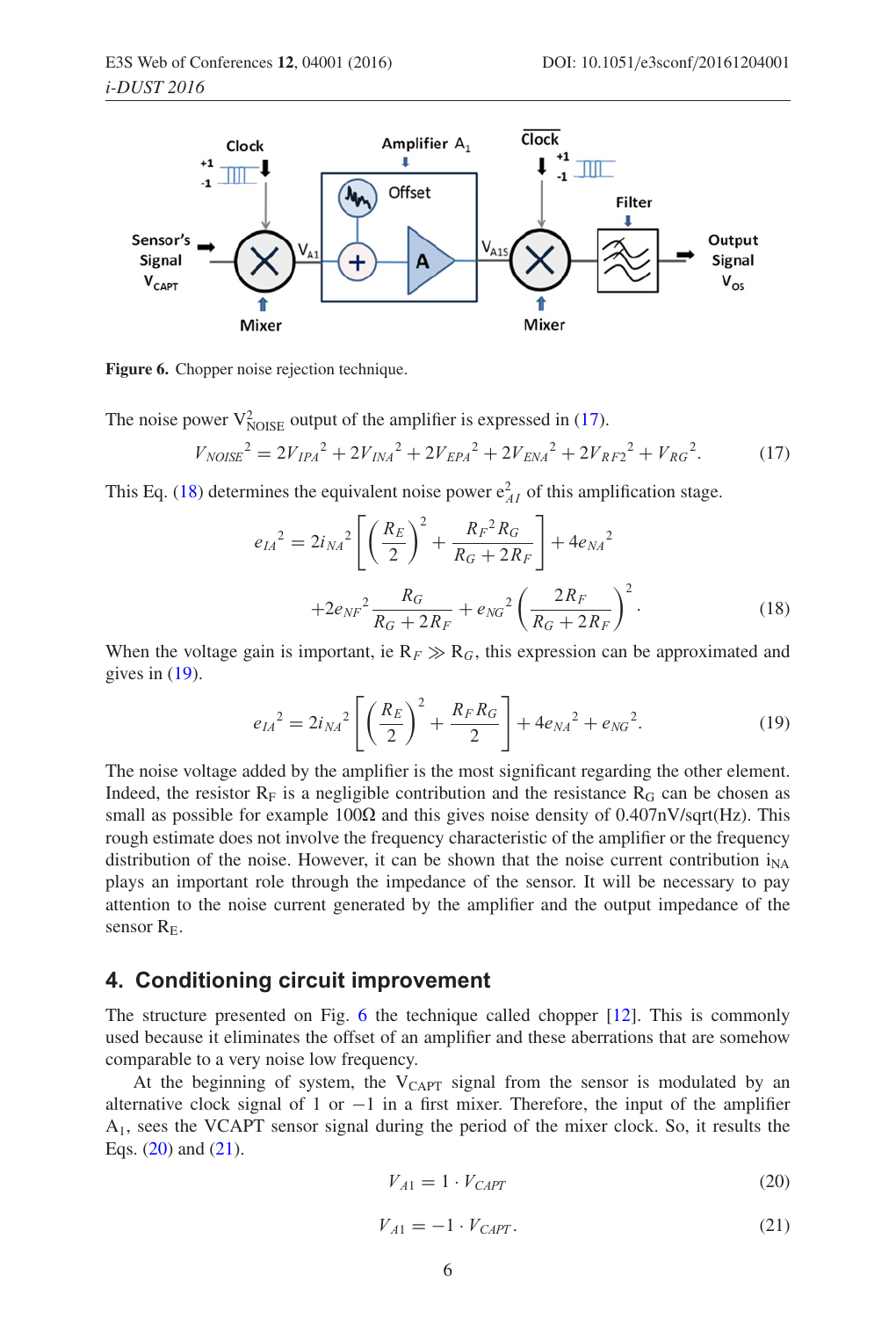<span id="page-6-3"></span>

**Figure 7.** SNR of the amplifier versus power consumption.

<span id="page-6-0"></span>The output of the amplifier, the signal  $V_{A1S}$  and offset added by the amplifier are magnified by a factor  $k_v$  as shown in the expressions [\(22\)](#page-6-0) and [\(23\)](#page-6-1):

$$
V_{A1S} = k_v \cdot (V_{CAPT} + V_{off}) \tag{22}
$$

$$
V_{A1S} = k_v \cdot \left( -V_{CAPT} + V_{off} \right). \tag{23}
$$

<span id="page-6-1"></span>The output of the amplifier, the signal is demodulated by a second mixer. The result is a voltage composed of the useful signal affected by a positive offset and a negative offset.

$$
V_{A1M} = k_v \cdot V_{CAPT} + k_v \cdot V_{off}
$$
 (24)

$$
V_{A1M} = k_v \cdot V_{CAPT} - k_v \cdot V_{off}.
$$
\n
$$
(25)
$$

In the end of this system, a low-pass filter completes the process and permits an offset reduction by providing the assessment of the average value of the signal. Assuming that the clock is perfectly symmetrical this average is given in [\(26\)](#page-6-2).

<span id="page-6-2"></span>
$$
\overline{V_{OS}} = k_v \cdot V_{CAPT}.\tag{26}
$$

This technique is also applied to reduce the impact of noise at low frequency in CMOS technology [\[13\]](#page-8-6). The modulation can be viewed as a way to move the spectral content of the useful signal to a frequency band in which the amplifier generates less noise. After amplification, the second frequency conversion, replace the useful signal to its original band and shifts the low frequency amplifier noise outside the useful band. This one is removed at the end of string by the low-pass filter.

## **5. Results and analyses**

The Fig. [7](#page-6-3) shows the signal to noise ratio versus power consumption and Fig. [8](#page-7-0) illustrates the DC bias current in the amplifier versus de biasing voltage. These results are given for measured and simulated with CADENCE Virtuoso simulator with a 0.65  $\mu$ m CMOS standard process. It validates the noise modeling of our amplifier. The TT, SF, FF, SS models are typical, slow-fast, fast-fast and slow-slow corners variations of the CMOS process.

The noise and bias current are well determinate and validated by measurements. The simulations suit to measurements. In contrast, the noise added by the amplifier is more significant. To determine the most favorable topology, the impact of noise contributors in the voltage topology was studied. The Fig. [9](#page-7-1) presents a die photo of an all integrated conditioning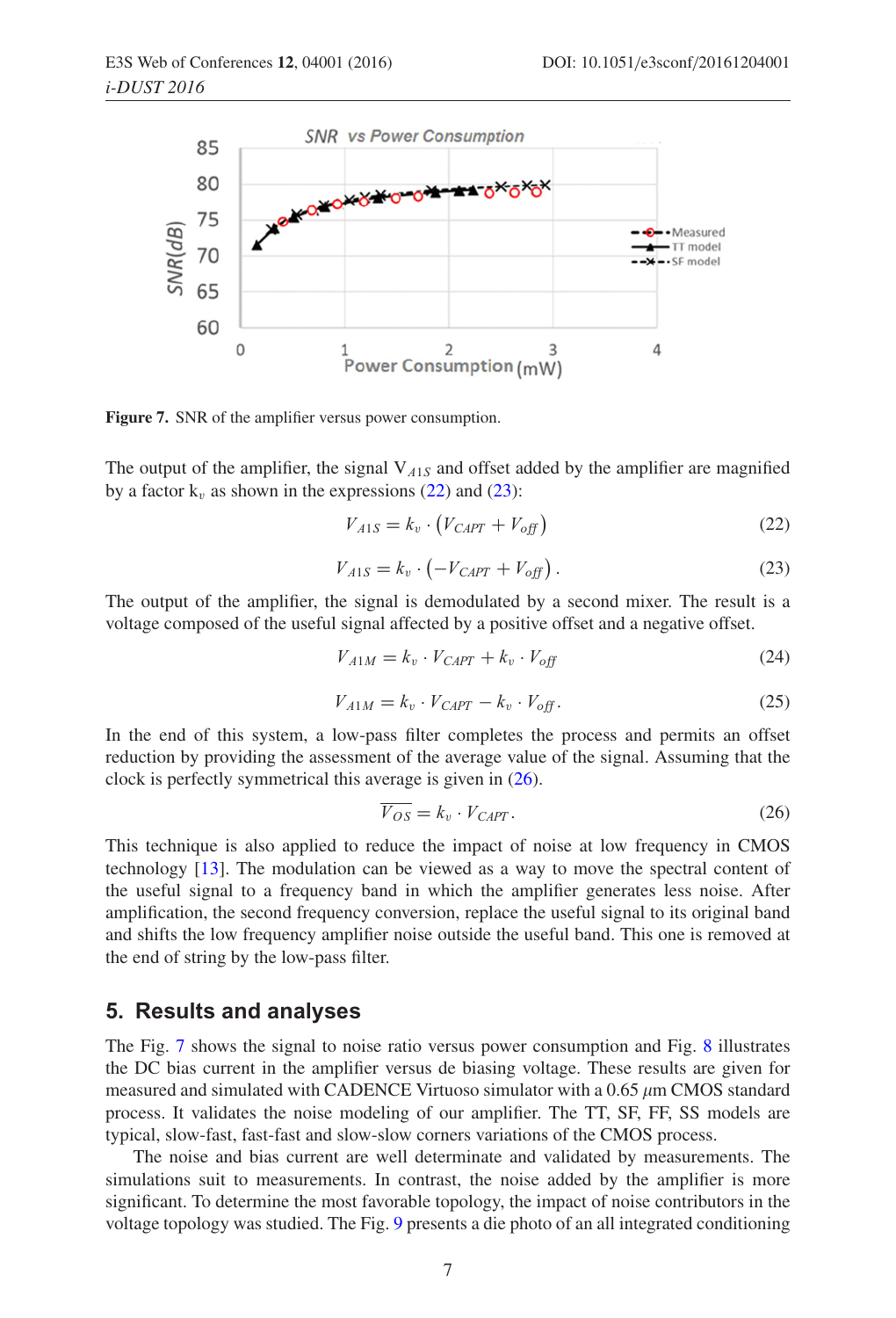<span id="page-7-0"></span>

**Figure 8.** DC bias current of the amplifier versus BIAS voltage.

<span id="page-7-1"></span>

Figure 9. Die area of approximate 1 mm<sup>2</sup>.

circuit for MEMS sensors. This circuit was realized in a  $0.65 \mu m$  standard CMOS and the die area is approximately 1mm2.

## **6. Conclusions**

In this paper we have demonstrated a model of noise inside a conditioning circuit dedicated to nano scale sensors. It appears in this study an optimum bias current to achieve the desired performance and a significant constraint on the noise added by the conditioning circuit. Indeed, it appeared to the court of the study from the constraints of conditioning circuit as the noise added by circuits around the sensor is a major constraint. Only too sensitive to common mode topologies have been excluded due to the excess of sensibility. In order to make a choice in relation to the requirements of the application a brief study of the impact of noise contributors present in amplifiers was conducted for the voltage topologies and power topologies. Some additional measurements need to be involved with the LSBB partnership. The campaign might determinate the correct noise floor of our system and great measurement results without any external and additional noises.